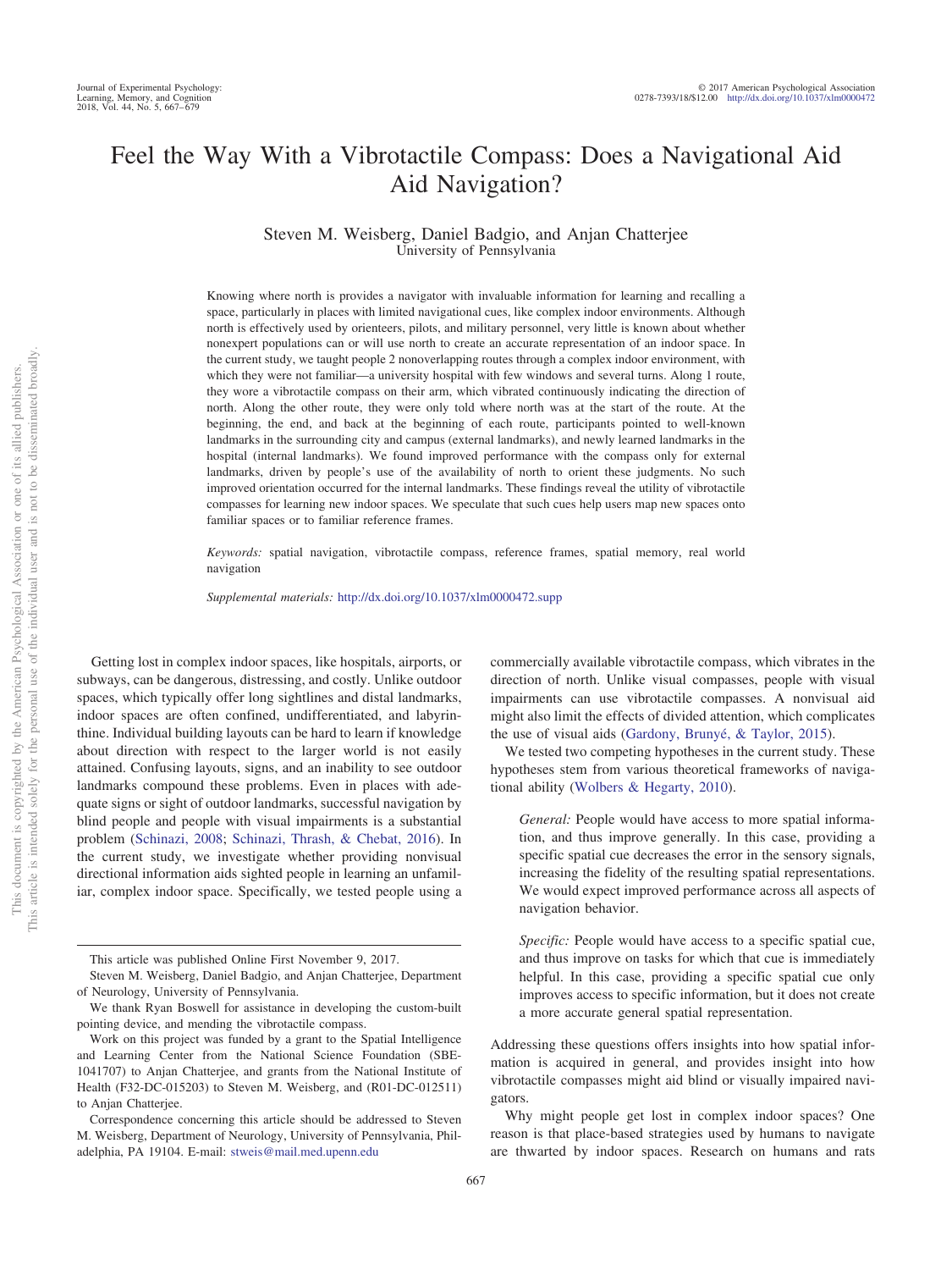reveals two navigational strategies [\(Hartley, Maguire, Spiers, &](#page-11-1) [Burgess, 2003;](#page-11-1) [Marchette, Bakker, & Shelton, 2011;](#page-11-2) [McDonald &](#page-11-3) [White, 1994;](#page-11-3) [Morris, Garrud, Rawlins, & O'Keefe, 1982;](#page-11-4) [Munn,](#page-11-5) [1950;](#page-11-5) [Packard & McGaugh, 1996;](#page-11-6) [Restle, 1957;](#page-12-3) [Tolman, Ritchie,](#page-12-4) [& Kalish, 1946\)](#page-12-4). First, a place-based strategy represents space as a cognitive map. A cognitive map is a flexible spatial representation, from which one can infer novel shortcuts. Second, a response strategy applies a stimulus-response approach to navigation. Choice points are identified and responses are recalled (e.g., turn left at the bank, then right at the big tree). The response strategy is relatively inflexible, and relies on associations between scenes and actions. In indoor environments, cues that support a place strategy, like distal landmarks and visual discriminability [\(Restle, 1957\)](#page-12-3) are more likely to be absent. Instead, place strategies rely on path integration—tracking one's movement away from a starting location by attending to translations and rotations. Unfortunately, unlike rodents, people are poor path integrators [\(Foo, Duchon,](#page-11-7) [Warren, & Tarr, 2007;](#page-11-7) [Loomis et al., 1993\)](#page-11-8). Thus, in indoor spaces, if people adhere to response-based strategies, they are less likely to gain spatial knowledge about the overall environment.

A second reason people easily get lost in complex indoor spaces could arise because of their use of preferred reference frames [\(Diwadkar & McNamara, 1997;](#page-11-9) [McNamara, Rump, & Werner,](#page-11-10) [2003;](#page-11-10) [Meilinger, Riecke, & Bülthoff, 2014;](#page-11-11) [Meilinger, Franken](#page-11-12)[stein, Watanabe, Bülthoff, & Hölscher, 2015;](#page-11-12) [Mou & McNamara,](#page-11-13) [2002;](#page-11-13) [Mou, McNamara, & Zhang, 2013;](#page-11-14) [Mou & Wang, 2015;](#page-11-15) [Roskos-Ewoldsen, McNamara, Shelton, & Carr, 1998;](#page-12-5) [Shelton &](#page-12-6) [McNamara, 2004\)](#page-12-6). A reference frame is a spatial representation in which objects or other representations of space are contained, or with respect to which they are ordered, oriented, located, or thought to move; a preferred reference frame refers to an individual's privileged reference frame, according to which a spatial layout is most easily recalled. In a global reference frame, properties do not change across different areas (e.g., global north). In familiar, large-scale (i.e., city-sized) spaces, reference frames can be aligned with north [\(Frankenstein, Mohler, Bülthoff, & Mei](#page-11-16)[linger, 2012\)](#page-11-16), or a salient organizing feature (like a street through a campus; [Marchette, Yerramsetti, Burns, & Shelton, 2011;](#page-11-17) [Yer](#page-12-7)[ramsetti, Marchette, & Shelton, 2013\)](#page-12-7). Indoor environments, however, provide less access to global reference frames. In the absence of global cues (like distal landmarks), people typically organize space into several local reference frames, instead of one global reference frame [\(Meilinger et al., 2014\)](#page-11-11). In the extreme, using local reference frames means each segment of a route is disconnected from the last, and results in a one-dimensional representation of space (i.e., an ordered sequence of places, with no twodimensional spatial relations specified; [Ishikawa & Montello,](#page-11-18) [2006\)](#page-11-18). Being able to integrate across areas of a learned route to take novel shortcuts, for example, requires spatial knowledge about how to join local reference frames to each other to form a global reference frame—a difficult and demanding cognitive process [\(Weisberg & Newcombe, 2016;](#page-12-8) [Weisberg, Schinazi, New](#page-12-9)[combe, Shipley, & Epstein, 2014\)](#page-12-9).

If people directly sense a global spatial cue, like a cardinal direction, they might map an unfamiliar indoor space onto the larger external environment, and construct a more accurate spatial representation of this indoor space. In this way, place-based strategies and global reference frames become more useful in an unfamiliar indoor space. Vibrotactile compasses in particular can convey global north, with some success. König and colleagues [\(Kärcher, Fenzlaff, Hartmann, Nagel, & König, 2012;](#page-11-19) [Kaspar,](#page-11-20) [König, Schwandt, & König, 2014;](#page-11-20) [König et al., 2016\)](#page-11-21) developed a feelSpace belt, which provides tactile information about true north. Their work illustrates that, with extensive training (seven weeks), a vibrotactile compass improves basic homing tasks in sighted individuals [\(König et al., 2016\)](#page-11-21). The focus of the current study is on how such information improves (or does not improve) specific and general aspects of navigation. That is, we do not know if such directional information is incorporated into different spatial representations, particularly in complex indoor spaces. Moreover, we wished to learn if this directional information could be used to learn a new environment with only rudimentary use of the device.

#### **Method**

Data and code for this study are available at the Open Science Framework [\(https://osf.io/q4krj/\)](https://osf.io/q4krj/).

#### **Participants**

We recruited 52 participants from the University of Pennsylvania using an online recruitment tool specific to that university. We excluded data from four participants because they were highly familiar with the hospital (having spent over 30 hr in the environment within the last year). Of the remaining subjects, 18 had been in the hospital, but the maximum amount of time spent by any one subject was 4 hr, with an average of 1.97 hr. The resulting sample consisted of 48 participants (27 identifying as female). Sixteen participants self-reported as Asian, eight as African American or Black, five as Hispanic or Latino, two as other, and 17 as Caucasian or White. Participants' average age was  $21.73$  years ( $SD =$ 3.43). This research was approved by the institutional review board of the University of Pennsylvania.

# **Experimental Settings and Materials**

**Testing rooms.** We used a small testing room to greet the participant, obtain informed consent, and have the participant fill out the initial questionnaires. The larger testing room was either the first or third author's office, and provided enough space for the participant to be blindfolded and disoriented without bumping into furniture or the walls.

**Hospital.** We chose two routes through the main corridors of a large, complex university hospital [\(Figure 1](#page-2-0) and [Figure 2A\)](#page-3-0). In general, this part of the hospital has nondescript hallways and lacks windows or views of the outside. Occasional signs mention a street exit (e.g., to Spruce Street), but the majority of the signs consists of hospital building names and colors. The routes were on different floors so that they did not overlap. Each route took 3–4 min to walk, and contained three internal landmarks, or objects, about which the participant was instructed to learn certain details (see Measures and Procedure).

The starting and ending locations were in areas removed from heavy foot traffic (e.g., a small shipping alcove connected to a lesser-used section of hallway). These locations were also the points at which the participant would complete the pointing task (see [Figure 1\)](#page-2-0). The ground floor route consisted of 10 turns (three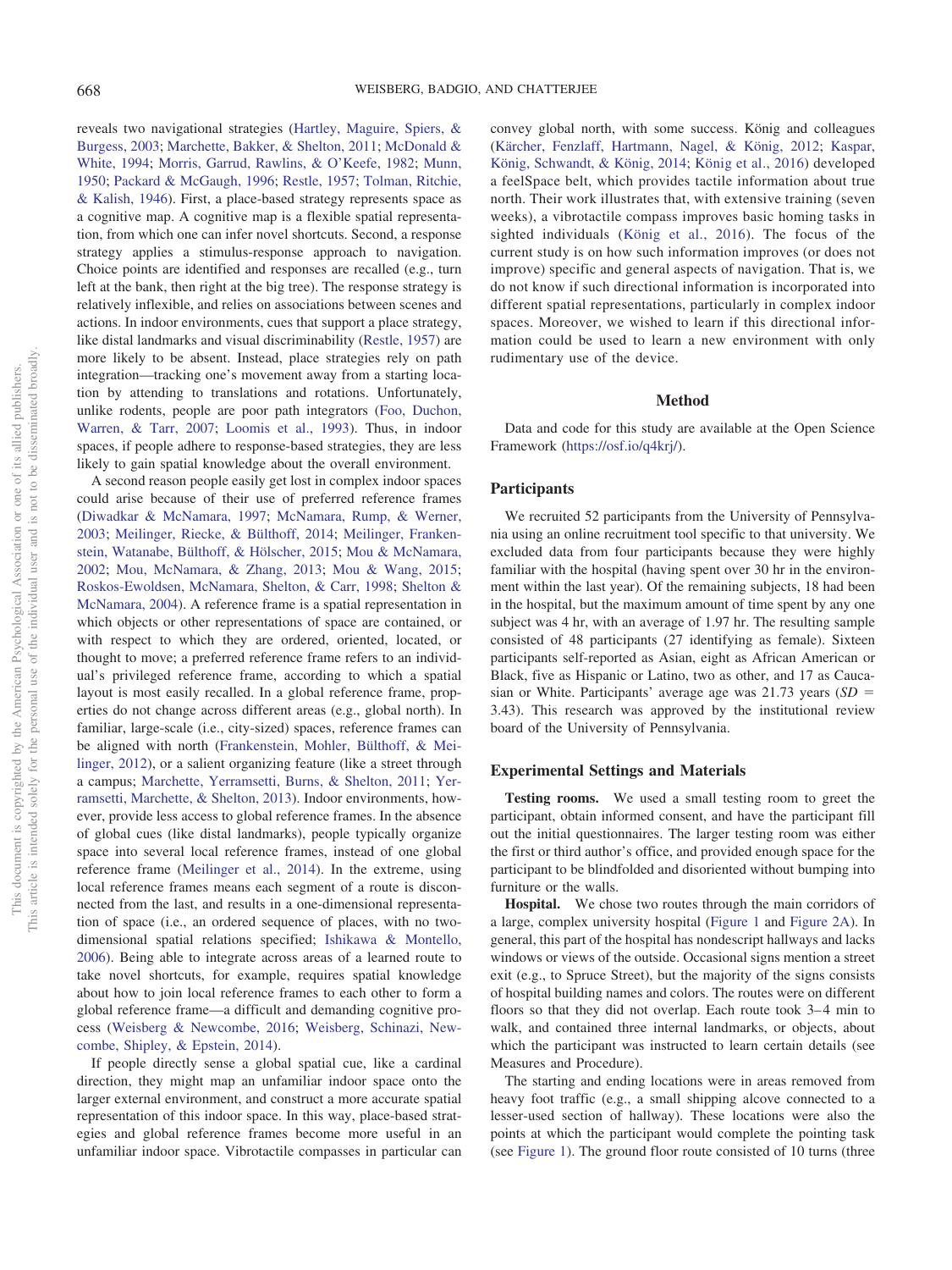

<span id="page-2-0"></span>*Figure 1.* Schematic maps of the first floor and ground floor routes. Images depict internal landmarks labelled here and referred to by the experimenter as Objects and hashed lines indicate their positions along the route. Dotted lines indicate available alternative pathways at which participants could have made wrong turns. Other turns along the route were not decision points. As shown, the routes are roughly aligned with north, but are not vertically aligned with each other (i.e., the first floor route was actually mostly northeast of the ground floor route).

choice points). The first floor route consisted of nine turns (four choice points).

**Vibrotactile compass.** We used a vibrotactile compass [\(Fig](#page-3-0)[ure 2B;](#page-3-0) NorthPaw 2.0; hereafter referred to as the compass), which was purchased preassembled from the manufacturer (Sensebridge, San Francisco, CA). The compass consists of eight oscillating motors arranged approximately one inch apart around a cloth strap, and an Arduino circuit board and battery assembly. The cloth strap was wrapped around the bicep of the participant's nondominant arm. The eight motors were programmed to vibrate based on whichever one was facing closest to true north, as measured by a compass sensor wired into the Arduino circuit board. Thus, as the participant moved and rotated around, the motor that was closest to north would vibrate. Because one motor is always the closest to north, exactly one motor vibrated the entire time the compass remained on. The experimenter explained this to the participant, and demonstrated the compass' functionality.

**Pointing measurement compass.** For the majority of participants,<sup>1</sup> to measure the participant's pointing judgments, we used a digital compass (PSHTM24 Handheld Track Watch, Pyle Sports, New York, NY, purchased from Amazon.com). We measured pointing direction by placing a clipboard along the direction of the participant's arm as they pointed, then aligning the compass with the clipboard, and recording the direction to the nearest degree. This procedure was used so that the participant could not view the direction they were pointing.

# **Measures**

#### **Paper-and-pencil measures.**

*Demographics.* Demographics and self-report data were collected on age, ethnicity, sex, gender, education (in years), sexual orientation, English as a first language, and whether the subject was right-handed.

*Familiarity with hospital questionnaire.* This questionnaire consisted of three questions: (a) Have you been inside the [hospital] before for any reason? (b) If yes, how long ago? (c) Approximately how many hours have you spent inside the hospital?

*Santa Barbara Sense of Direction Scale (SBSOD; [Hegarty,](#page-11-22) [Richardson, Montello, Lovelace, & Subbiah, 2002\)](#page-11-22).* This selfreport measure of navigation ability consists of 15 7-point Likertscale items such as "I am very good at giving directions" and "I very easily get lost in a new city." The average score for each participant has been shown to correlate highly with performance on behavioral navigation tasks in real and virtual environments [\(Hegarty et al., 2002;](#page-11-22) [Weisberg et al., 2014\)](#page-12-9), and with individual differences in neural structure and function (e.g., [Epstein, Higgins,](#page-11-23) [& Thompson-Schill, 2005;](#page-11-23) [Schinazi, Nardi, Newcombe, Shipley,](#page-12-10) [& Epstein, 2013\)](#page-12-10).

*Spatial Cognition, Navigation, and Experience Questionnaire (SCNEQ).* We developed this seven-question self-report survey to measure the extent to which each participant was accustomed to navigating similar urban environments. For example, two items were "I lived much of my life in a rural setting" and "I am used to the layout of a city whose roads are arranged in a grid." See Methods in the online supplemental material for the full versions of all questionnaires.

## **Navigation performance measures.**

*Compass pretest.* The experimenter introduced the participant to the compass, explained and demonstrated how the mechanism worked, and described how it could be used to help maintain an orientation. The participant then completed a pretest pointing task. The purpose of this task was to familiarize them with the procedures required during the main experiment and to obtain baseline data on how the compass was used without visual cues. Across participants, we counterbalanced the order of the pretest. Half of the participants first completed the pointing without the compass, and the other half first completed the pointing with the compass. The procedure was the same for both. The experimenter pointed in a predetermined random direction (between 0 and 359, with 0 as true north), placed a blindfold on the participant, slowly spun them around clockwise and counterclockwise for 20 –30 s, then asked the participant to point in what they thought was their original facing direction and recorded the judgment. This process was repeated twice, disorienting in the same way to record a second

 $1$  For two subjects, we used a custom-built Arduino device which participants could hold in their hand, point in the direction, and press a button to indicate the direction. While this method had ergonomic benefits, and ensured that participants could not accidentally view the digital compass, calibration with the digital compass revealed that this method yielded less reliable measurements.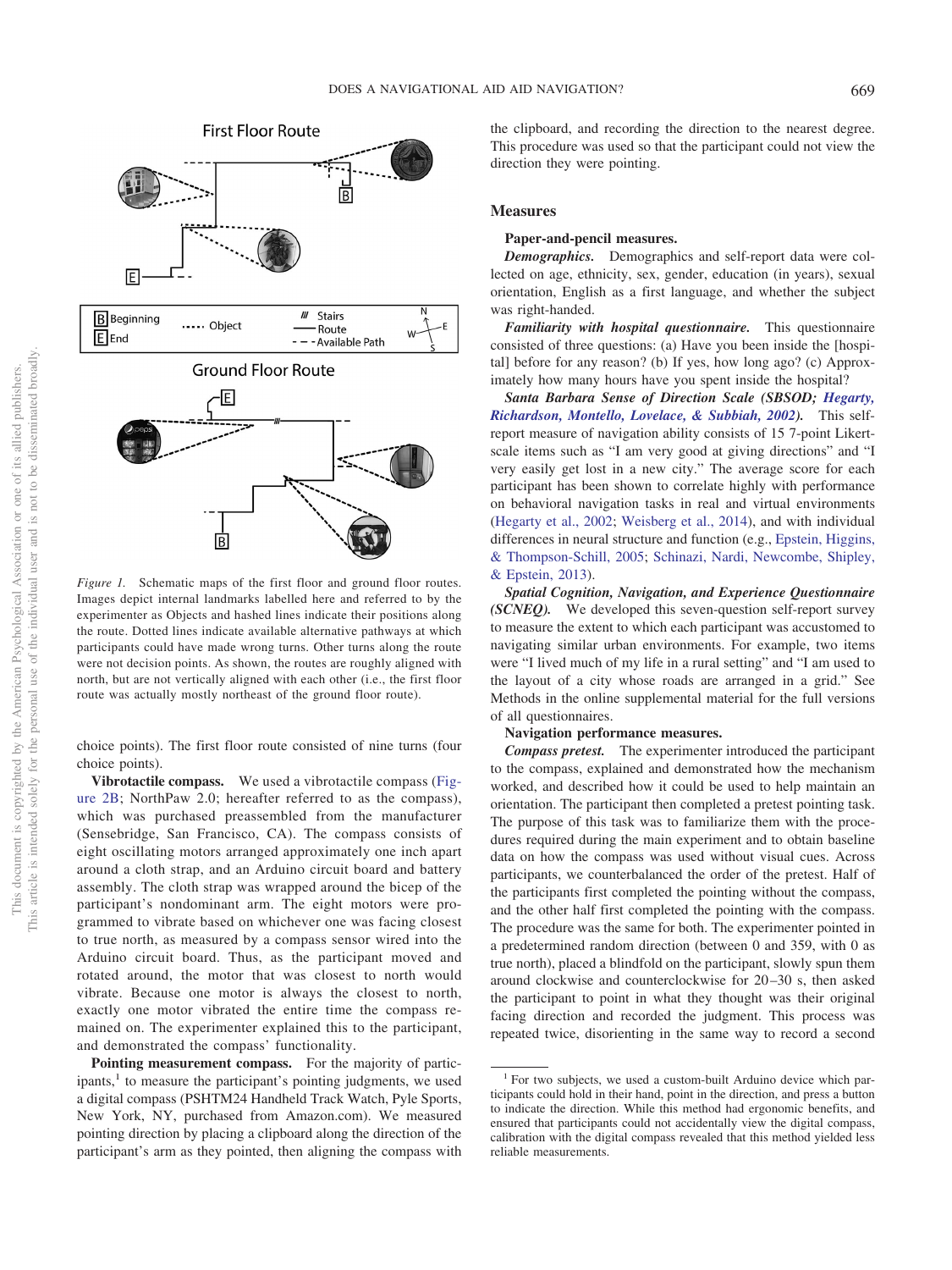#### 670 WEISBERG, BADGIO, AND CHATTERJEE



<span id="page-3-0"></span>*Figure 2.* Photographs of typical hallways (A) and endpoints where the pointing test, sketch map task, and posttest questionnaire were administered (B) from along the first floor route (top, A and B) and ground floor route (bottom, A and B). On the bottom right, the pointing task and measurement is being demonstrated by two researchers. The participant (foreground) points using his arm, while the experiment lines a clipboard up with the direction and measures it with the digital compass (not shown). The digital compass was not visible to the participant. Photographs of the vibrotactile compass (C) show how it was worn on the arm (top) and the housing (black box), battery (blue pad, at right), and motor enclosure (black velvet strap). See the online article for the color version of this figure.

and third pointing judgment for the same direction. The participant remained blindfolded continuously throughout the duration of all three trials. The entire procedure was then executed with a new direction and with the compass turned on (or off, depending on what the participant had already completed).

*Pointing judgments.* Along each hospital route, participants completed a pointing task three times: at the beginning before route learning, at the end of the route learning, and again at the beginning after route navigating. All three pointing sessions included the four cardinal directions (North, East, South, and West) and eight familiar external landmarks. Four of these landmarks were located on the university campus (external-campus), and four were located in Philadelphia, Pennsylvania (external-city). The second and third pointing sessions included pointing judgments for three internal landmarks, which were located along that route. Participants pointed directly at each internal landmark (internallocation), and pointed in the direction they were facing when they viewed that landmark (internal-facing). The third pointing session of the participant's second route also included judgments of the internal landmarks of the first route.

*Route reversal.* After learning the route in one direction, the participant navigated back to the beginning. If the participant made a navigational mistake (e.g., by making a wrong turn), the experimenter corrected it immediately. Along the way, they indicated and named the internal landmarks, and any apparent potential short cuts back to the start (e.g., doorway, hallway), without actually taking them. Data were collected by the experimenter on numbers of navigational errors made, numbers of correctly indicated short cuts, and numbers of missed internal landmarks.

**Sketch map.** Following the third pointing task on each route, the participant sketched a map of the route they took. The maps

were required to include the path of the route itself, the internal landmarks, and an arrow indicating north.

*Postroute questionnaire.* After the sketch map, participants answered four de-briefing questions about each route. (a) Explain how you tried to learn the route around the hospital and the locations of the objects. (b) Describe the route you took (in words). (c) What strategy did you use to perform the pointing task? (d) How did the device help (or hurt) you in learning the space and rewalking the route (compass route only)?

# **Procedure**

Participants met the experimenter in a small testing room to provide informed consent and fill out four questionnaires (demographics, familiarity with the hospital, SBSOD, SCNEQ). The experimenter led the participant to a larger room for the compass familiarization and pretest. The experimenter then took the participant from the meeting place to the hospital. The experimenter took the same path every time to enter the hospital.

At the hospital, the route order and compass-use order were counterbalanced between participants such that all four possibilities were equally represented in the sample. The experimenter led the participant to the beginning of her first route, and explained the general nature of the experiment (see supplemental methods for all experimenter scripts).

Each route consisted of the same tasks in the same order. First, the experimenter pointed in the direction of north, and told the participant that she could use that information however she saw fit. The participant then pointed to the cardinal directions and all external landmarks.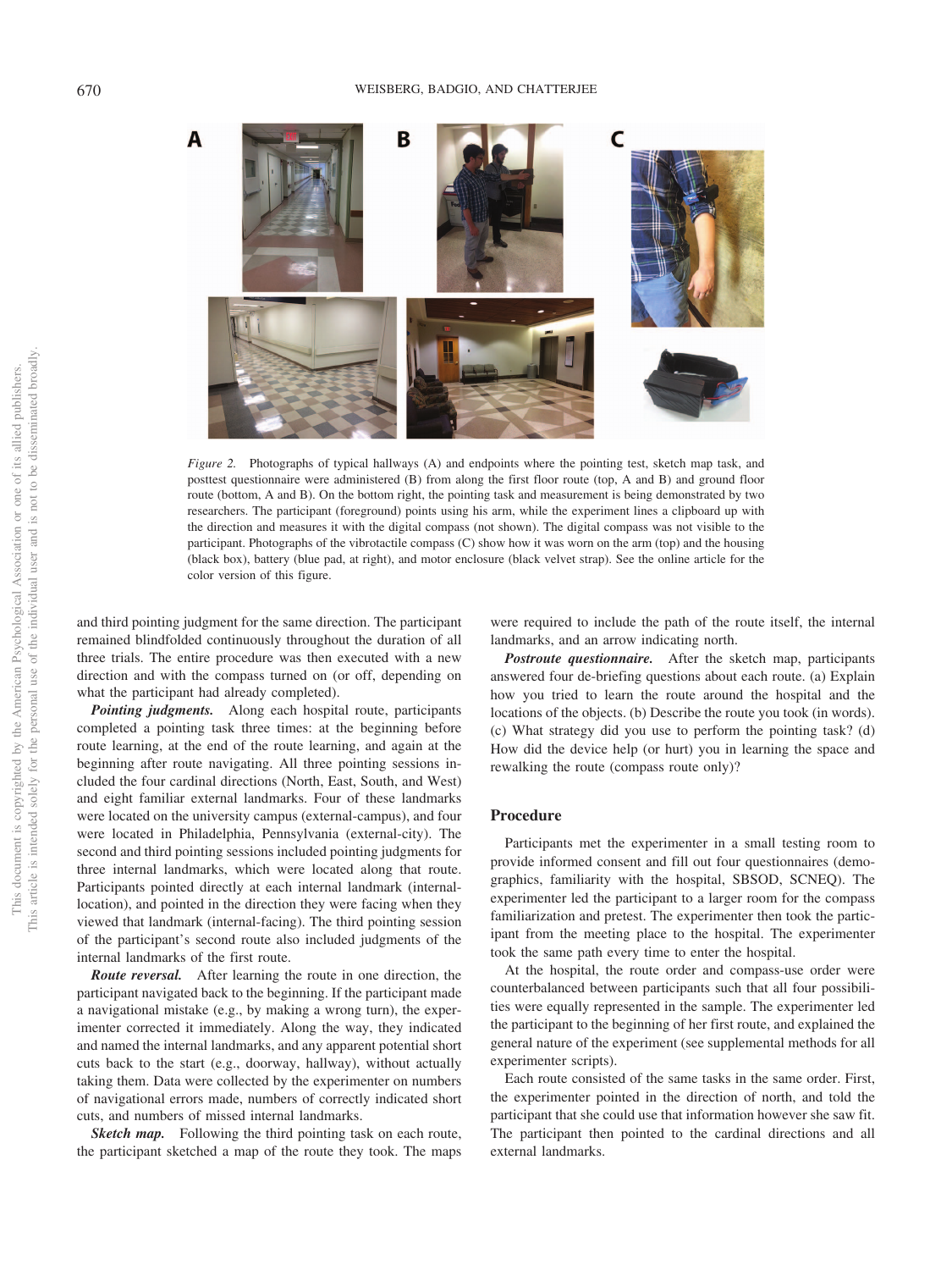The experimenter then outlined the participant's tasks along the route—to learn the order, locations, and facing orientations of three objects, and to learn the layout of the route with respect to the hospital and the broader external environment. For the compass route, the experimenter strapped the compass on, and instructed the participant to use it as a helpful tool in maintaining her orientation throughout the environment. The experimenter then led the participant along the route, stopping at each object to name it. The experimenter also positioned the participant in front of each internal landmark in a consistent location, indicating the direction the participant was facing as the facing orientation to that internal landmark. At the end of the route, the participant performed the pointing task again, beginning with the cardinal directions and external landmarks, and including the internal landmark locations and facing orientations. The participant also pointed back to the start of the route.

The participant then led the way back from the end of the route to the beginning (the route-reversal task), indicating each internal landmark along the way. Upon returning to the beginning, the participant performed all pointing judgments a third time, this time including pointing to the end of the route. If this was the second of the two routes, the participant then pointed to the internal landmark locations and facing orientations of the previous route. Finally, the participant drew a sketch map of the route, and answered the posttest questionnaire. If this was the first of the two routes, the experimenter would walk the participant over to the beginning of the second route and repeat the foregoing procedure.

#### **Results**

Our primary interest was in differences when participants were wearing the compass and not. We also did not predict, and were not interested in interactions with route order or order of compass use. We thus collapsed data across subjects for route order and order of compass use. To calculate the error for each pointing judgment we subtracted the angular distance between the correct answer and the participant's response, then corrected the difference to be less than 180°. Chance performance would average a 90° error. For repeated-measures *t* tests, we used the correction to Cohen's *d* suggested by [Morris and DeShon \(2002\),](#page-11-24) which accounts for correlations between factors of the dependent variable. For repeated-measures effect sizes, we use generalized  $\eta^2$  [\(Bake](#page-11-25)[man, 2005\)](#page-11-25) provided by the ezAnova package in R Version 3.0. For the sketch maps, we scanned and uploaded the hand-drawn maps, then calculated coordinates for the three landmarks, the starting point, and the finishing point, using the Gardony Map Drawing Analyzer [\(Gardony, Taylor, & Brunyé, 2016\)](#page-11-26). Raw data, sketch map images, processed data, and code are available via the Open Science Framework [\(https://osf.io/q4krj/\)](https://osf.io/q4krj/).

## **Compass Pretest**

Participants pointed to the indicated direction better than chance both with the compass,  $t(47) = 6.14$ ,  $p < .0000001$ ,  $d = 0.89$ , and without the compass,  $t(47) = 2.89$ ,  $p < .006$ ,  $d = 0.42$ .

We compared performances using a within-subjects *t* test on the pretest and found that participants were significantly more accurate with the compass  $(M = 58.78, SD = 35.24)$  than without the compass ( $M = 76.74$ ,  $SD = 31.81$ ),  $t(47) = 2.81$ ,  $p = .007$ ,  $d =$ 0.41.

# **Route-Reversal**

Overall, participants made fewer navigation errors when recreating the route with the compass (total errors  $= 27$ ) than without the compass (total errors  $= 35$ ). These did not differ significantly:  $t(47) = 1.31, p = .20, d = 0.19$ . Participants also did not make more mistakes naming the objects along the route, were not more likely to indicate the wrong direction for the stairs, and did not indicate more shortcuts, all  $ps > .43$ . The additional input from the compass did not improve the participants' ability to effectively recreate the route, although we note that most participants were at ceiling performance for this aspect of navigation (i.e., no errors).

#### **Pointing Test Error**

We assessed differences in pointing separately for each judgment type (cardinal directions, external landmarks, internal locations, and internal orientations) using a two-factor (Compass  $\times$ Route position) within-subjects analysis of variance. Compass had two levels—with or without the compass. Route position also had two levels— end and Beginning 2. We excluded judgments from the Beginning because (a) participants were shown where north was during that pointing session, and (b) no judgments were made to internal landmarks. Furthermore, no differences were observed between the two beginning sessions, and the pattern of results is similar for the cardinal directions and external landmarks when the two beginning sessions are averaged together as when only Beginning 2 was used. For simplicity and brevity, we thus exclude Beginning judgments.

**Cardinal directions.** We obtained a significant interaction between compass and route position,  $F(1, 47) = 9.65$ ,  $p = .003$ ,  $\eta_G^2 = 0.04$ . As predicted, follow-up contrasts revealed that pointing at the end was significantly better when participants wore the compass ( $M = 25.06$ ,  $SD = 25.06$ ) than when they did not ( $M =$ 52.33,  $SD = 54.22$ ),  $t(47) = 3.46$ ,  $p = .001$ ,  $d = 0.55$ . Participants performed equally well at Beginning 2 with the compass  $(M =$ 14.75,  $SD = 10.32$ ) as without the compass ( $M = 16.75$ ,  $SD =$ 8.56),  $t(47) = 1.58$ ,  $p = .12$ ,  $d = 0.23$ . The interaction resulted in a significant main effect of wearing the compass,  $F(1, 47) =$ 13.95,  $p < .001$ ,  $\eta_G^2 = 0.06$ , such that participants were more accurate when wearing the compass overall  $(M = 19.91, SD =$ 13.90) than without the compass ( $M = 34.54$ ,  $SD = 27.50$ ), and in a main effect of route position,  $F(1, 47) = 23.97, p < .001, \eta_G^2 =$ 0.13, such that pointing to cardinal directions at Beginning  $2(M =$ 15.75,  $SD = 8.40$ ) was significantly more accurate compared to the end  $(M = 38.70, SD = 32.21)$ . Thus, participants became disoriented with respect to north after walking the route, and this disorientation was mitigated by use of the compass.

**External landmarks.** We obtained a significant interaction between compass and route position for external landmark judgments,  $F(1, 47) = 4.47$ ,  $p = .04$ ,  $\eta_G^2 = 0.01$ . As predicted, follow-up contrasts revealed that pointing at the end was significantly better when participants wore the compass  $(M = 49.41,$  $SD = 28.50$ ) than when they did not ( $M = 61.58$ ,  $SD = 39.69$ ),  $t(47) = 2.34, p = .02, d = 0.35$ . There was no difference at Beginning 2 with the compass ( $M = 44.98$ ,  $SD = 25.61$ ) compared to without the compass  $(M = 44.89, SD = 27.87), t(47) = 0.04,$  $p = .97$ ,  $d = 0.005$ . This is not surprising because at the beginning of both routes, participants were shown where north was, and could have used this information to reorient themselves. The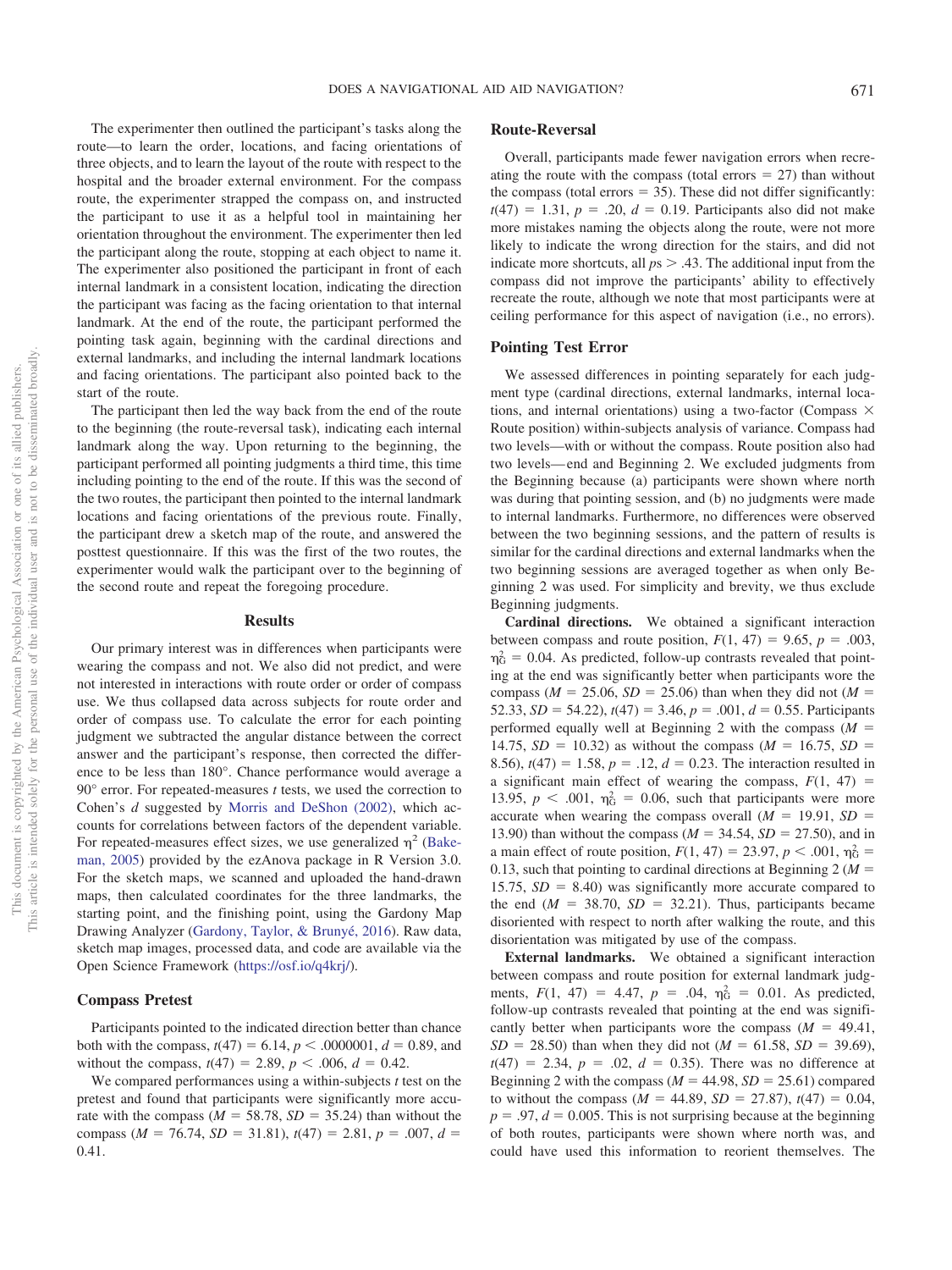interaction between compass and route position resulted in a significant main effect of wearing the compass,  $F(1, 47) = 4.66$ ,  $p = 0.036$ ,  $\eta_G^2 = 0.01$ , such that participants were more accurate with the compass  $(M = 47.19, SD = 24.34)$ , than without the compass ( $M = 53.24$ ,  $SD = 28.79$ ). The interaction also resulted in a main effect of route position,  $F(1, 47) = 9.31$ ,  $p = .004$ ,  $\eta_G^2 =$ 0.03, such that pointing to cardinal directions at the Beginning 2  $(M = 44.94, SD = 25.51)$  was significantly more accurate compared to the end  $(M = 55.49, SD = 29.49)$ . Thus, as with cardinal directions, participants lost their orientation with respect to the locations of external landmarks after walking the route, and the disorientation was mitigated by the use of the compass.

**Internal landmarks: Location.** We did not obtain significant effects for the compass or route position, nor did we obtain an interaction. Participants were no better at pointing to the locations of the internal landmarks while wearing the compass at either the end ( $M = 49.59$ ,  $SD = 33.95$ ) or at Beginning 2 ( $M = 58.64$ ,  $SD =$ 38.78) compared to when they were not wearing the compass at the end ( $M = 51.35$ ,  $SD = 35.99$ ) or at Beginning 2 ( $M = 55.72$ ,  $SD =$ 39.19), all  $ps > 0.12$ . Wearing the compass did not help pointing to the locations of internal landmarks.

**Internal landmarks: Orientation.** We did not obtain significant effects for the compass or route position, nor did we obtain an interaction. Participants were no better at pointing to the orientations of the internal landmarks while wearing the compass at either the end ( $M = 42.96$ ,  $SD = 33.39$ ) or at Beginning 2 ( $M =$  $47.92$ ,  $SD = 33.95$ ) compared to when they were not wearing the compass at the end  $(M = 56.46, SD = 47.24)$  or at Beginning 2  $(M = 46.94, SD = 44.28)$ , all  $ps > .13$ . Again, the compass did not help pointing to the orientations of internal landmarks.

# **Pointing Reference Frames**

By analyzing pointing errors, we found that participants were disoriented with respect to cardinal directions and external landmarks at the end of the route when they were not wearing the compass. From the pointing error analysis, we did not see improvement between compass and noncompass routes on the internal landmark orientation or location judgments. This result could be because participants were not able to use the compass to improve these judgments, despite attempting to align the representation of internal landmarks with north. Therefore, we also wanted to know whether the reference frame participants used for the internal landmarks mapped onto their reference frame for the external landmarks. If so, we would expect pointing judgments within a session to be internally consistent with each other. This would mean that each pointing judgment might have a large absolute error, but that overall, the pointing judgments might be internally consistent but with an orientation deviated from true north. We tested this idea by finding the best-fit angle for each set of pointing judgments (see top panel of [Figure 3\)](#page-7-0).

This approach allows us to infer the orientation of a set of pointing judgments. Note that we could use the direction that the participant pointed to when asked where north was. But this approach would not allow us to find an optimal solution for internal landmarks, which could be aligned with a local reference frame, or otherwise misaligned with where the participant thought north was (henceforth, participant-north), but still internally consistent.

The lower middle panel of [Figure 3](#page-7-0) illustrates an example wherein a participant believes that north is actually west, and was mapping other judgments according to that misaligned orientation. Each pointing judgment is thus off by approximately 90°. When the pointing judgments are rotated to minimize the error, true north lines up with participant-north, suggesting that the participant's pointing judgments were consistent with where he thought north was. Applying the best-fit method allows us to see whether participants use self-consistent reference frames for external and internal landmarks.

To find the best-fit angle, we rotated each participant's pointing judgments one degree at a time and calculated the absolute error. For each set of pointing judgments, we recorded the angle at which the minimum absolute error was achieved (henceforth the best-fit angle). We did this separately for the external landmarks and internal landmarks to obtain separate best-fit angles for each set of judgments. Because participants were told where north was at the Beginning (and likely recalled this information at Beginning 2), we only used judgments from the end. All circular statistics were calculated using the CircStat package in Matlab [\(Berens, 2009\)](#page-11-27).

Error should be reduced overall for both routes, because finding the best-fit angle also minimizes error from noise. However, if participants pointed to landmarks based on a consistent frame, we would expect more error reduction for pointing without the compass compared to with the compass route. Consider the three examples in the bottom panel of [Figure 3.](#page-7-0) In the example on the left, the participant knows where true north is, and has relatively accurate judgments for the landmarks. Rotating by the best-fit angle reduces the error by a very small amount. In the example in the middle, the participant does not know where true north is. He also does not know where the landmarks are with respect to north or with respect to each other. Thus, the best-fit angle does not line up with participant-north. In this case, best-fit angle and participant-north would be uncorrelated. Finally, in the example on the right, the participant thought north was actually west, and his landmark pointing judgments aligned with this "west-is-north" reference frame. In this case, the participant's best-fit angle is close to 90° (where 0° is north), which is also the angular difference between west and north. We expected this pattern to be common for the external landmarks when participants were not wearing the compass, because participants might become disoriented with respect to north but use their own sense of north to guide pointing to the external landmarks. We were most interested in the internal landmarks tasks. If participants used the compass to place and orient internal landmarks in terms of north, we expected the best-fit angle to substantially reduce the error more when participants did not wear the compass, and for the best-fit angle to correlate with participant-north.

**External landmarks.** For the external landmarks, one-sample *t* tests revealed that rotating the pointing judgments, as expected, improved accuracy with the compass,  $t(47) = 4.24$ ,  $p < .001$ ,  $d =$ 1.24, and without the compass,  $t(47) = 4.95$ ,  $p < .001$ ,  $d = 1.44$ (see [Figure 4\)](#page-8-0). However, the improvement without the compass was greater ( $M_{\text{ErrorReduction}} = 26.08$ ,  $SD = 36.52$ ) than with the compass ( $M_{\text{ErrorReduction}} = 13.88, SD = 22.68$ ),  $t(47) = 2.36, p =$  $.02, d = 0.36$ . The resulting best-fit error was the same with the compass,  $(M = 35.51, SD = 15.37)$  and without the compass  $(M =$  $35.51, SD = 17.73$ ,  $t(47) = 0.001$ ,  $p = .99$ ,  $d < 0.01$ , confirming that despite being disoriented to true north participants remained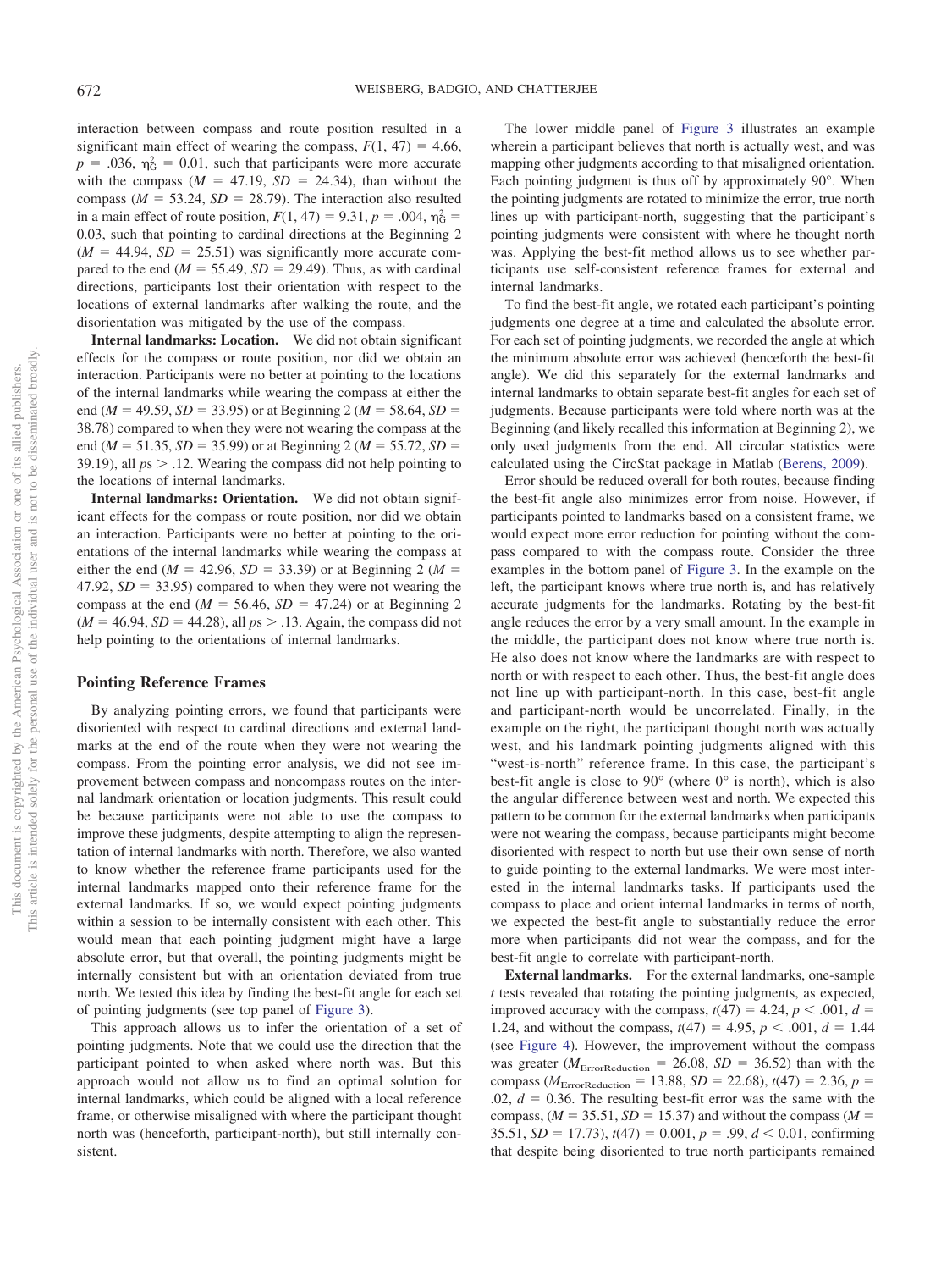consistent in their pointing based on an internal reference frame (i.e., a consistent participant-north).

To determine whether the external landmark best-fit angle correlated with the direction which the participant judged as north, we obtained the circular correlation between the best-fit angle with participant-north. The correlation was significant without the compass,  $r(48) = .61$ ,  $p < .001$ , and marginally significant with the compass,  $r(48) = .33$ ,  $p = .066$ . This suggests that the best-fit angle for the external landmarks brought participants' pointing judgments into alignment with where they thought north was.

**Internal landmarks.** For the internal landmarks, we combined location and orientation judgments.2 One-sample *t* tests revealed that rotating the pointing judgments resulted in improved accuracy with the compass,  $t(47) = 5.69$ ,  $p < .001$ ,  $d = 1.66$ , and without the compass,  $t(47) = 6.83$ ,  $p < .001$ ,  $d = 1.99$  (see [Figure](#page-8-0) [4\)](#page-8-0). Unlike for the external landmarks, the noncompass route  $(M<sub>ErrorReduction</sub> = 16.50, SD = 25.22)$  was not significantly different from the compass route ( $M_{\text{ErrorReduction}} = 12.50$ ,  $SD =$ 15.22),  $t(47) = 0.35$ ,  $p = .94$ ,  $d = 0.14$ . The resulting best-fit error was the same for the compass route,  $(M = 33.78, SD = 22.12)$  and the noncompass route ( $M = 37.42$ ,  $SD = 20.67$ ),  $t(47) = 1.06$ ,  $p =$  $.29, d = 0.15$ . This analysis confirms our basic finding that the compass did not help people in pointing accurately to the location of internal landmarks.

Again, we wondered whether best-fit angle correlated with where the participant thought north was. Significant correlations would be evidence that participants are using participant north to guide their estimation of the internal landmark locations and orientations. Using circular correlations, the best-fit angle did not correlate with participant-north without the compass,  $r(48) = .04$ ,  $p = .77$ , or with the compass,  $r(48) = -.12$ ,  $p = .41$ .

## **Sketch Maps**

We discarded the data of two participants who did not provide all the requested data for one of their maps, resulting in  $N = 46$ . We wanted to know whether knowledge of the configuration of the internal landmarks in their sketches, including the starting point and ending point, improved when participants wore the compass. To measure configuration, we calculated a bidimensional regression for each map. Bidimensional regression [\(Tobler, 1994\)](#page-12-11) corrects for deviations in scale, translation, and rotation, then provides a measure of similarity (here we use  $r^2$ , which can be interpreted as the proportion of variance explained between the actual configuration of points, and a reconstruction of those points). The configuration of internal landmarks was not significantly different with the compass  $(M = .73, SD = .25)$  than without the compass  $(M = .69, SD = .26), t(45) = 0.89, p = .38, d = 0.14. Data from$ the sketch maps corroborated the finding from the Internal Landmarks Location pointing judgments: the compass did not improve participants' ability to represent the locations of these landmarks.

#### **Verbal Descriptions**

In the verbal descriptions participants provided for each route, we coded for the amount of relative (right, left, ahead) and absolute (north, east, south, or west) spatial language used. The vibrotactile compass did not increase use of absolute spatial language in describing the routes. Participants used a similar number of abso-

lute spatial terms in the compass  $(M = 1.75, SD = 3.31)$  and noncompass ( $M = 1.98$ ,  $SD = 3.34$ ) conditions,  $t(48) = 0.73$ ,  $p =$  $.47, d = 0.11$ . Participants also used a similar number of relative spatial terms in the Compass ( $M = 7.06$ ,  $SD = 5.54$ ) and noncompass ( $M = 6.27$ ,  $SD = 4.91$ ) conditions,  $t(48) = 1.66$ ,  $p = .10$ ,  $d = 0.25$ .

#### **Individual Differences**

The information provided by the compass may have been difficult to integrate and use as a navigational aid, except by navigators who were adept at using the information. We correlated SBSOD and SCNEQ scores with the difference in pointing error with the compass minus without the compass on each type of pointing judgment, for each session. We predicted that better navigators would have greater improvement between compass and noncompass pointing, resulting in a negative correlation. However, none of the correlations reached significance (all  $rs < |.25|$ ). Improvement on the external landmark pointing judgments, specifically, appeared to be common, regardless of individual differences in navigation abilities.

As an exploratory analysis, we coded participants' responses to the posttest question about whether they found the compass useful and the reasons they found it useful. (This analysis was performed by authors: S. W. and D. B.). We used a consensus process whereby each coder separately rated the response as useful, not useful, or mixed. Mixed were a heterogeneous group, consisting of participants who responded that the compass (A) neither helped nor hurt them or (b) helped them in some ways but hurt them in others. Disagreements (on seven participants' responses) were discussed and resolved. We coded six participants' responses as being not useful, 16 as mixed, and 26 as useful. Of those who found the compass mixed or useful, 14 reported finding the compass useful specifically for internal landmarks. We did not observe any significant differences in performance as predicted by their self-assessment of the usefulness of the compass. Interestingly, we also did not observe any differences in self-reported sense of direction within each of these groups. Nor did we find that improvement between the noncompass and compass routes correlated with sense of direction or differed among these three groups.

<sup>2</sup> Internal landmark judgments were combined so that the total number of pointing judgments used in the best fit analysis was more closely matched to the number of external landmarks (eight for external landmarks, six for internal landmarks). The start/end pointing judgments were excluded because these were not equated across time points. Simulations with random data reveal that fewer landmarks are easiest to fit with a best-fit analysis. With random data, the average error of three pointing judgments, after best-fit rotation, is approximately 45°, six pointing judgments have approximately 62°, eight pointing judgments have approximately 66°. We determined that because error could be reduced more effectively with fewer judgments, that the number of judgments between internal and external landmarks should be as close as possible. Nevertheless we find the same results when location and orientation judgments are analyzed separately. This decision introduces the possibility that different best-fit solutions might exist for the two sets internal landmark judgments (orientations vs. locations). However, in the current data, the best-fit rotations obtained for the locations and orientations separately were highly correlated (circular correlation  $r = .45$ ,  $p = .006$ ).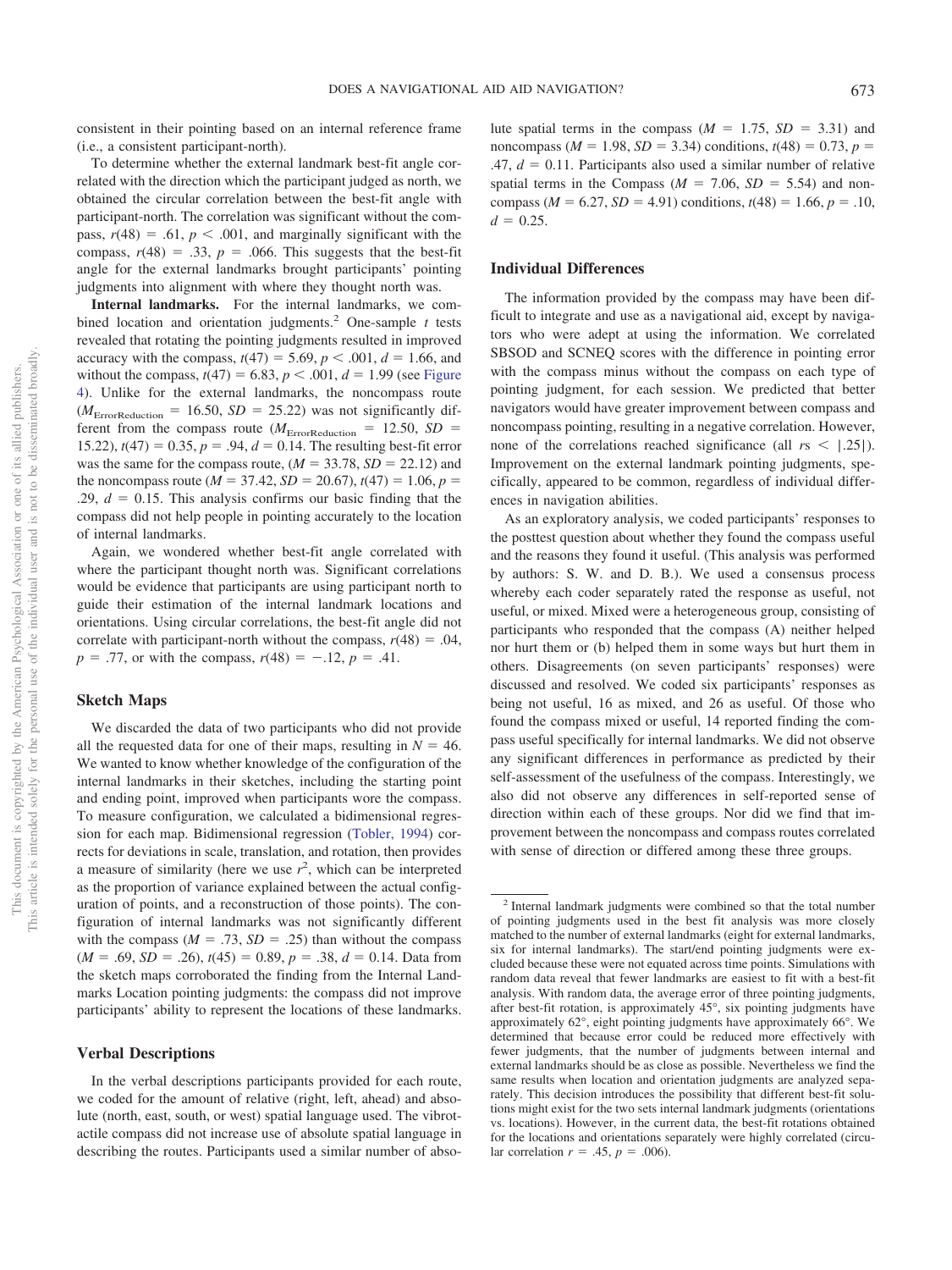

<span id="page-7-0"></span>*Figure 3.* Illustration of the best fit rotation method (top) and examples of schematized participant data (bottom). The best fit rotation method seeks to find the optimal rotation of a set of pointing judgments to minimize their combined error. To do so, pointing judgments are collected (top left), and the angle between each judgment and the correct direction is measured (correcting for angles greater than 180°). Next, the set of pointing judgments is rotated, 1° at a time, and the error is recalculated (top center). This is done for all 360°. The angle for which the minimum error is recorded is the best fit angle (top right). The examples (bottom) show the three categories of outcomes for a set of pointing judgments. If there is low error to begin with (bottom left), the best fit method will usually result in a small rotation, with little decrease in error. If there is high error, there are two possibilities. One possibility is that pointing judgments are internally consistent, but not aligned with the actual directions (bottom center). In this case, the best fit rotation will likely yield an answer that is close to where the participant thought north was, and will substantially decrease the error. The second possibility is that pointing judgments are internally inconsistent (bottom right). In this case, the best fit rotation will likely yield an answer that is not close to where the participant thought north was, and will not substantially reduce the error. If participants are disoriented without the compass, we should see many inaccurate north, good fit solutions. With the compass, we should see a greater number of low error overall solutions.

## **Discussion**

In this study, we assessed the use of a vibrotactile compass on real-world navigation. Our aim was to determine whether providing a global directional cue improved navigational performance generally across spatial tasks, or specifically on tasks for which the global direction was directly relevant. Our data support the specific hypothesis. We found selective improvement for pointing to external landmarks, which were situated in the larger urban area with which participants were already familiar. We did not find improvement on spatial knowledge of internal landmarks, either measured through pointing or with sketch maps. We also did not find better route learning or changes in use of spatial language as a function of wearing the compass. Finally, we found that people used the compass more effectively to point to external landmarks because those landmarks were coded with respect to global north. These data suggest that vibrotactile compasses may help integrate locations in a new space with a familiar, wider reference frame.

These data support the specific hypothesis—providing global directional cues resulted in selective improvement for navigational tasks that could be solved by knowing the direction of true north.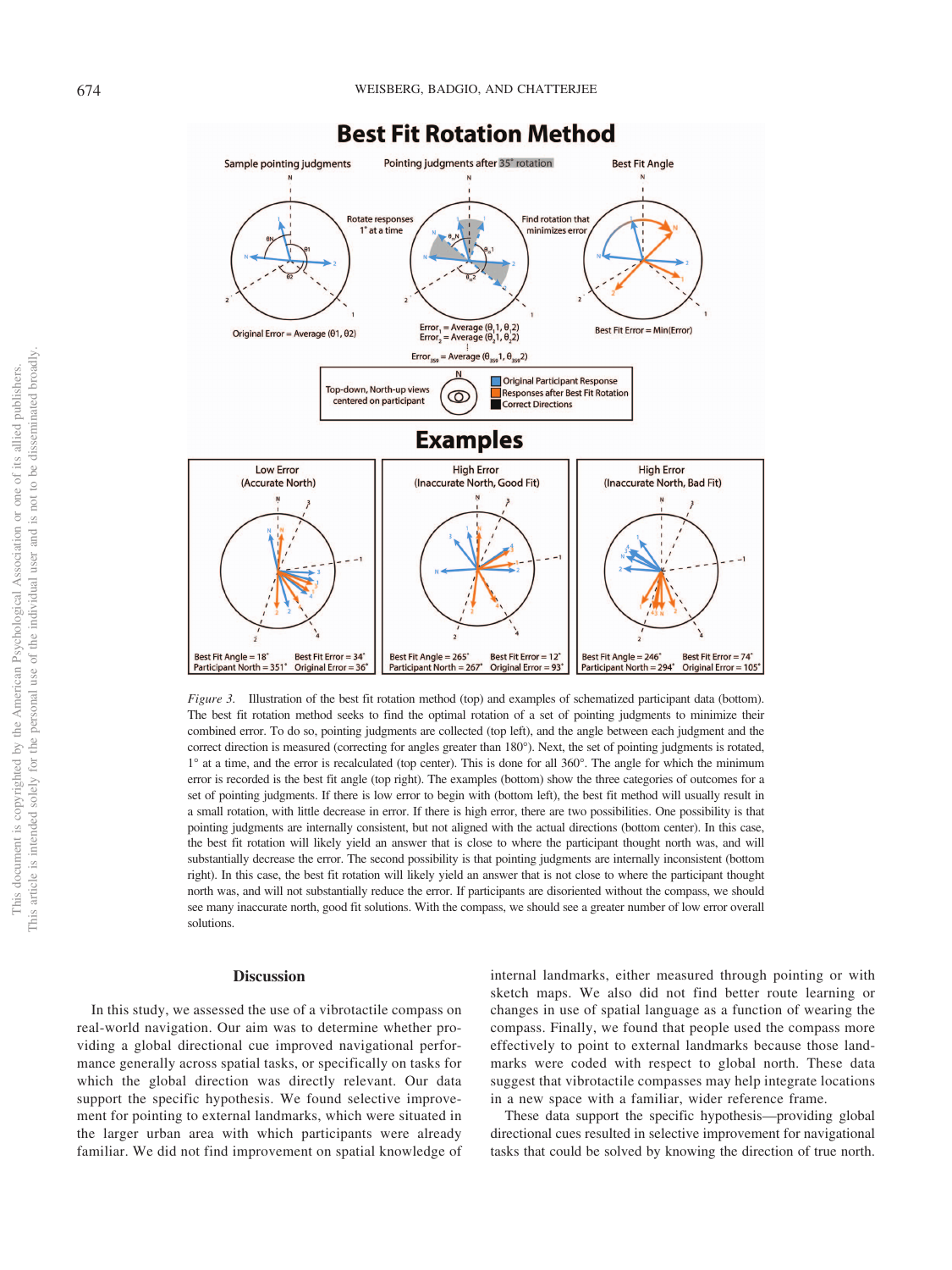

<span id="page-8-0"></span>*Figure 4.* The pointing error for external landmarks (above) and internal landmarks (below; locations and orientations). Unadjusted errors are higher, and connected by solid lines. Best fit errors are connected below with dotted lines. The asterisk highlights the significant interaction between compass and noncompass pointing error between the end (where participants were not explicitly told where north was) and back at the beginning (where they had previously been told where north was). Adjusting pointing error with the best fit method (see [Figure 2\)](#page-3-0) eliminates this interaction. Such a pattern is not evident for the internal landmarks, where errors are relatively high at both pointing locations and with or without the compass.

The best fit analysis revealed that despite being disoriented with respect to north, participants' internal configuration of external landmark directions was retained; the reference frame in which the external landmarks were encoded—north—was merely rotated.

The compass anchored this reference frame, reducing pointing error because the configuration of external landmark judgments was already coded in an internally consistent reference frame. On the other hand, the best fit analysis revealed that people did not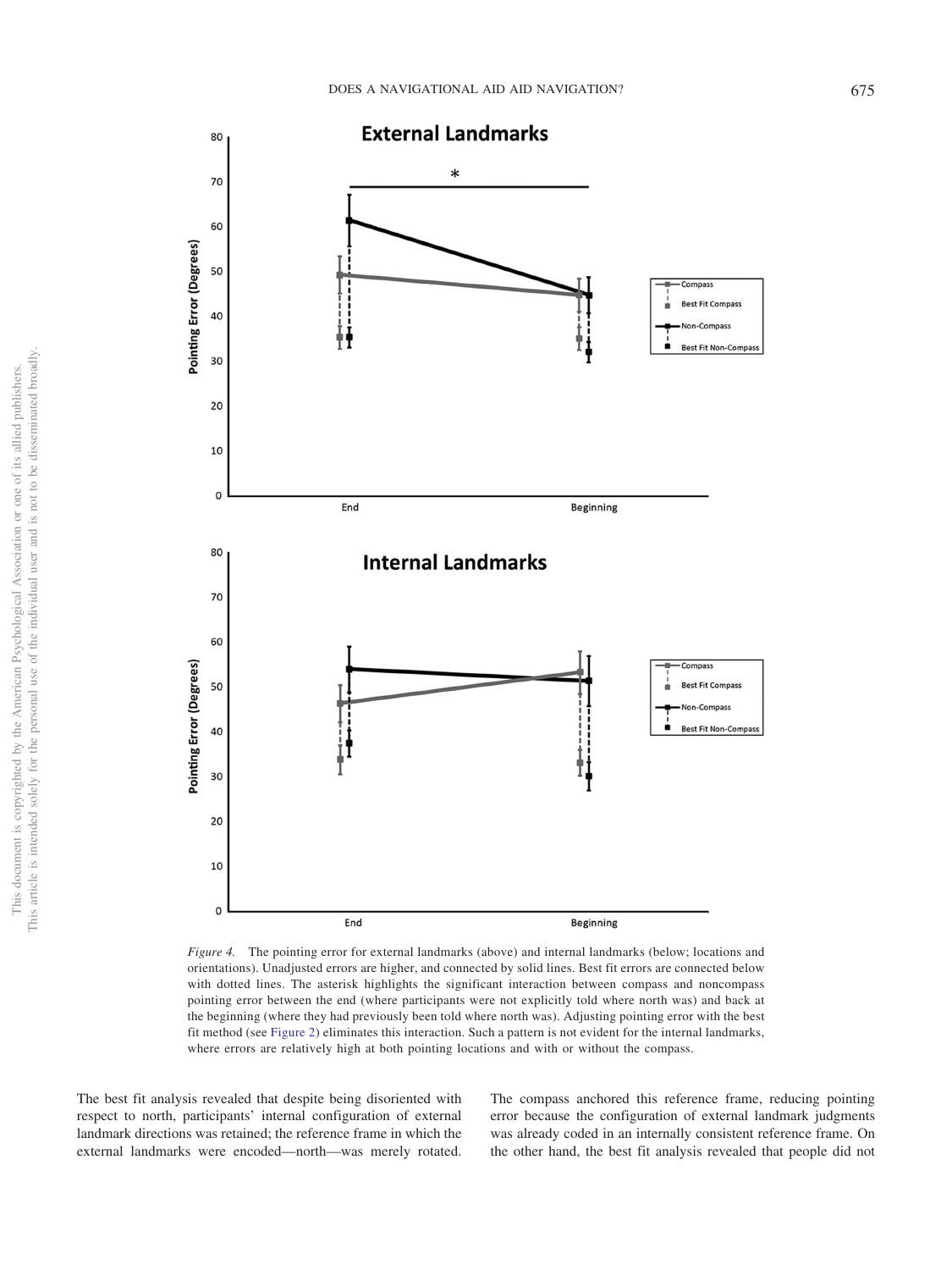encode the internal landmarks using the same reference frame as external landmarks. Rotating the internal landmarks did not reduce pointing error; nor did it yield a best fit angle that correlated with where the participant thought north was. This observation suggests that participants in this study did not encode the internal landmark orientations or locations with respect to global north. Providing participants with a directional cue did not prompt them to use a place-based strategy for learning the locations of landmarks or the routes. It also did not promote the use of a global reference frame to encode the indoor space, but rather provided access to the global reference frame in a space that was otherwise devoid of that information.

Because the participant only needs to pay attention to the compass when pointing to external landmarks, we do not know (beyond extrapolation from self-reports) whether and how many participants ignored the compass while walking or when pausing at landmarks. One alternative possibility, which the present experiment cannot rule out conclusively, is that, rather than provide access to a reference direction, the vibrotactile compass allows users to update their spatial position and facing direction during its use [\(Loomis, Klatzky, Golledge, & Philbeck, 1999\)](#page-11-28). We attempted to test this possibility in the current study by choosing campus landmarks that changed their position relative to the navigator from the beginning to the end of one route. Unfortunately, because this change applied to only one trial per subject, we were limited in our power to observe differences. Future experiments could use optimally designed environments to test this question. Navigators could learn a novel virtual environment with landmarks that are either rendered at infinity (and thus are always in the same direction, regardless of where the navigator is in the environment) or rendered at some nearby distance so that they change direction depending on which part of the environment the navigator is currently located. If access to the spatial direction helps performance, but participants did not use the compass to update their position, then infinitely rendered landmarks should improve with the compass, but nearby landmarks would not. If navigators update their position using the compass, the ability to point to all landmarks should improve.

The dissociation between reference frames and navigational strategies implies distinct involvement of different brain systems—the hippocampal-based place learning system and the caudate-based route learning system. Research in humans [\(Hartley](#page-11-1) [et al., 2003;](#page-11-1) [Marchette, Bakker, & Shelton, 2011\)](#page-11-2) and rodents [\(McDonald & White, 1994;](#page-11-3) [Morris et al., 1982;](#page-11-4) [Munn, 1950;](#page-11-5) [Packard & McGaugh, 1996;](#page-11-6) [Restle, 1957;](#page-12-3) [Tolman et al., 1946\)](#page-12-4) has shown that recalling a sequence of turns—route learning— depends on the caudate, whereas learning locations and directions in an environment—place learning— depends on the hippocampus. Our results suggest that the hippocampal place learning system is involved when navigators incorporate compass direction into an existing representation of the external environment. Because the external landmarks and the newly learned internal landmarks had never been traveled between directly, the directions between them (i.e., novel shortcuts) had to be inferred. Such an inference could only be made with place learning. On the other hand, the compass cues did not aid the route-learning system, likely responsible for recalling the sequence of turns in the hospital, either because navigators did not need it (i.e., the route was easily recalled without it), or because it was not deemed helpful. Because learning

the internal landmark locations was not easier with the compass suggests that the place learning system was either less involved in learning the layout of the hospital, or this information was not directly helpful to the route learning system. Adjudicating these possibilities, as well as confirming the involvement of different brain regions for the different navigational tasks awaits future study.

In the present study, participants were not disoriented in the indoor environment. Overall, they could reverse the route making very few errors, with or without the compass. This ability suggests a dissociation not just between internal and external reference frames, but a dissociation between how different navigation tasks might rely upon distinct reference frames. Route reversal requires recalling a sequence of turns and intersections, but does not require mapping the configuration of the route onto a global reference frame. In other words, participants could remember the order of four turns (e.g., left, left, right, left), and thus recreate the route without knowing whether they were facing the same direction at the beginning and the end. One possibility is that the compass would have helped participants learn more complex (either with more turns or with more non-orthogonal turns) routes than those tested here. If this is the case, the compass might help people with memory deficits like Alzheimer's disease, who might not be able to retain a memory of the navigational choices made in a learning a new route. These possible uses of the compass await future research.

Unlike route-reversal, pointing judgments require a consistent reference frame on which the configuration of the route must be situated. Despite accessing a global reference direction provided by the compass, this information did not improve performance for internal landmarks. The external environments were familiar to our participants, and are frequently viewed on maps, or in ways that demand knowledge about their global positions (e.g., which direction to drive, walk, or take a subway line to). Because the external environments are already linked to this global reference frame, providing information about north allows navigators to orient to landmarks they have coded with respect to north. In the unfamiliar indoor environment, placing those landmarks in a global map relies on path integration—the ability to maintain and track direction and translation through the space.

These findings relate to azimuthal reference, which is an anchoring point in the environment that provides a heading for a navigator. The global reference direction provided by the vibrotactile compass—north—allows heading to be directly sensed in the environment [\(Loomis et al., 1999\)](#page-11-28), in a way that is not possible with cues from the internal environment alone. Importantly, an azimuthal reference can correct path integration, but successful path integration does not need an azimuthal reference. One can combine inertial cues with rotational cues from head direction cells [\(Ranck, 1985;](#page-12-12) [Taube, Muller, & Ranck, 1990\)](#page-12-13) to calculate a reference direction without reference to an azimuth. That is, a navigator may be oriented within a local environment, but not know how to link the local environment orientation to the global environment. Providing a global reference direction aids one aspect of this process—navigators know the direction they are traveling with respect to the global environment— but they have no information about distance or the azimuth. Without information about distance, recreating the route is still possible (i.e., using a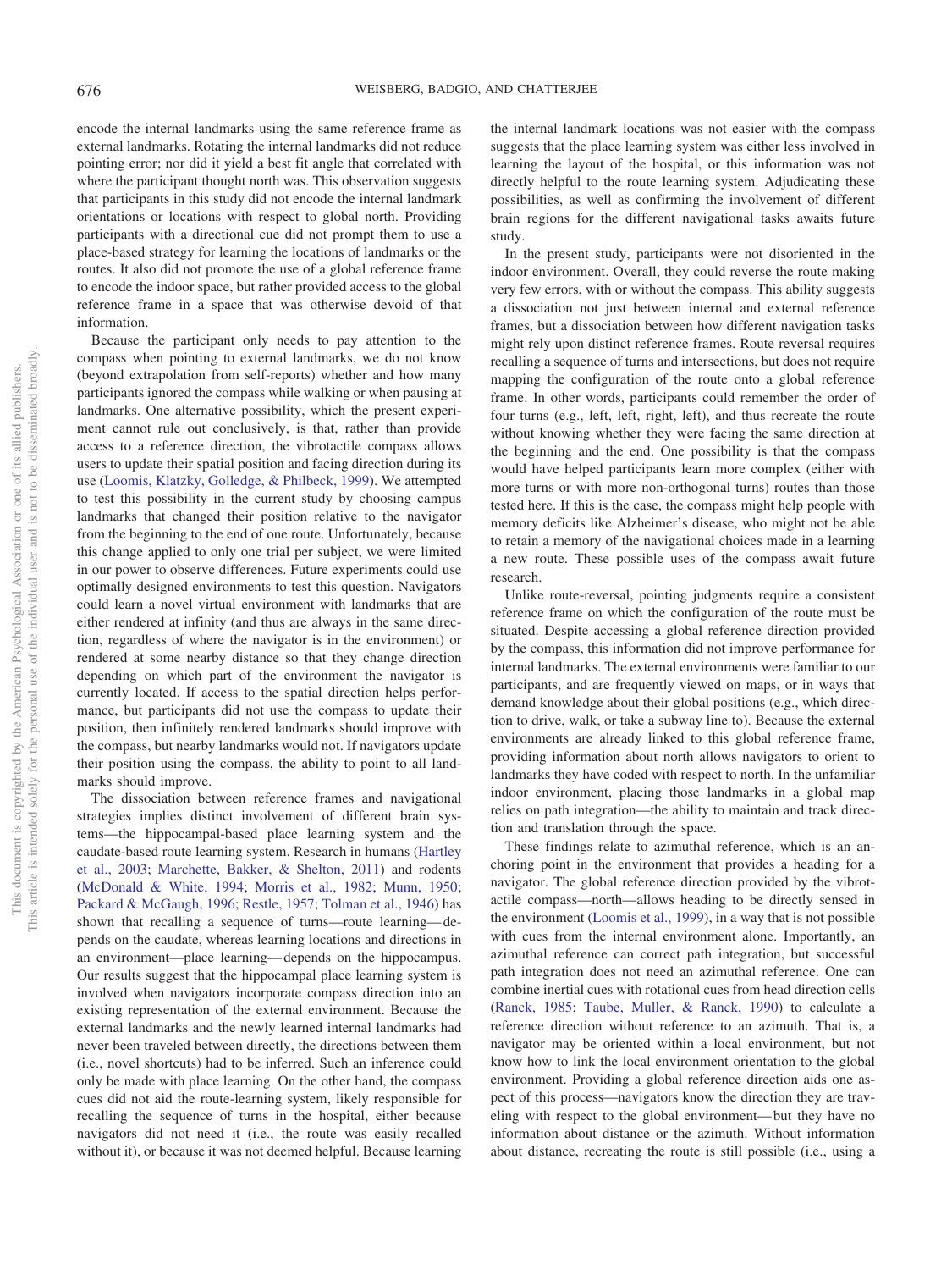response-based strategy), but attaining metric knowledge about the spatial configuration of landmarks is not.

We do not know if a different testing environment would yield different results for either internal landmark accuracy or knowledge of the route configuration. Two aspects of the hospital environment used here may have predisposed participants to rely on response-based information when building route knowledge: (a) a highly structured environment, consisting mainly of 90° turns and (b) a relatively large number of such turns. These properties could mean that participants easily kept track of their rotation after each individual turn, but they might not have integrated the large number of turns into one representation. This possibility leads to the prediction that the vibrotactile compass might be useful in situations where a navigators have difficulty updating the effects of rotations because of noncanonical turns, and if taking many turns. Testing for the usefulness of a compass in updating internal landmarks in controlled virtual environments, where such properties can be varied while others can be kept constant would provide a better test of these hypotheses.

In a sighted population, vibrotactile north did not promote more accurate general spatial knowledge. As previous work has shown and as we report here, participants easily report the direction being indicated by the compass, showing little difficulty incorporating an embodied and previously unfamiliar cue of an abstract property into concrete spatial information [\(Kärcher et al., 2012;](#page-11-19) [König et](#page-11-21) [al., 2016\)](#page-11-21). Nevertheless, providing global north is not a panacea for improved navigation. Navigation is multifarious. Multiple strategies are used to learn spaces; different spatial tasks require different spatial knowledge. We outlined two ways the compass could be used to augment spatial performance— by shifting a response-based to place-based strategy, or by shifting the reference frame in which the environment was learned. The present data suggest that neither occurred. This observation emphasizes the difficulty of shifting a preferred navigation strategy or reference frame, and presents a challenge for introducing such devices for general application. Participants remained oriented with respect to the external environment, but did not successfully use this information to construct the internal environment. Moreover, participants did not use more absolute language compared to relative language when wearing the compass to describe the routes. Although language use is an indirect reflection of the nature of a spatial representation, our results suggest no difference in thought processes used by participants using different reference frames in describing the route directions.

Several limitations of this study warrant future research. First, although this population did not use a directional cue to enhance internal landmark knowledge, we do not know if the result would generalize to compromised populations. Blind people might be able to use directional information more effectively to learn a new space, because they can effectively integrate paths without visual information [\(Loomis et al., 1993\)](#page-11-8). As mentioned earlier, we also do not know if the directional information would help people with memory deficits of the kind that occurs in Alzheimer's disease.

Second, the vibrotactile compass intervention might not have overcome the variability of individual differences. It is possible that good navigators did not improve with the compass; bad navigators could not use the information provided by the compass; but the intermediate group did improve. We looked for, but did not find such effects. The strategy questionnaire did suggest individual differences in compass use—some participants liked using the compass, while others tried their best to ignore it. These differences in compass use did not relate to differences in performance, however. Relatedly, the hospital's axes were misaligned by approximately 9° with the cardinal directions. The geometry of environments is a powerful cue and can drive the choice of preferred reference frames [\(Kelly, McNamara, Bodenheimer, Carr,](#page-11-29) [& Rieser, 2008;](#page-11-29) [Shelton & McNamara, 2001\)](#page-12-14). This preference may have led fewer participants to use the compass than otherwise would have if the cardinal directions and building axes were aligned.

Third, our intervention was minimal. Although we instructed participants on how the compass worked, we did not suggest spatial strategies (e.g., try mapping the new environment using the compass direction). Nevertheless, we observed large effects of the vibrotactile compass on global orientation. These results suggest that these devices could be effective with minimal training and brief exposure. Past research with vibrotactile compasses has revealed changes in spatial language and behavior over longer time spans (weeks; [Kaspar et al., 2014\)](#page-11-20), but not in the small dose and short duration we used. In those studies, participants wore the device every day, and reported a more natural, integrated sensory experience with the vibrotactile compass. More direct instruction or more experience with the vibrotactile compass might improve additional aspects of navigation behavior. Some participants reported that they ignored the compass, or were confused by it. They may have gotten used to the device if used longer than an hour. In a more controlled setting, participants could be coached to incorporate directional information through increasingly complex routes, being required to point back to start after certain intervals. In this way, a reference direction might augment path integration. More extensive training might also ameliorate individual differences. For example, the extent to which individual participants use visual compasses in their everyday navigation experience could affect the degree to which they adopt an alternative means of accessing that information. Further training for individuals who do not readily use global directions to navigate might benefit them.

Finally, the type of selective improvement provided by knowledge of global information may be affected by the modality in which the information is provided. Because we were interested in the extent to which providing a global reference direction influenced aspects of navigation behavior, we did not vary the kind of sensory information that provided the reference direction. For example, alternative conditions could have used standard visual compasses, or provided continuous verbal feedback as the participant navigated. Ultimately, we predict our findings would generalize to alternative input modalities, as long as participants are not distracted by looking down at a compass or listening to information while walking. This prediction is because we found that participants did access the global direction with the vibrotactile compass, but did not necessarily use it to update their representation of internal landmarks, and so should be accessible similarly through different sensory modalities. Still, offering auditory or visual cues of global direction either continually or at each landmark might give a form of information that is more easily integrated with internal reference frames.

In sum, we found limited utility of a vibrotactile compass for learning a new indoor environment. These findings further support cognitive research on the use preferred reference frames for en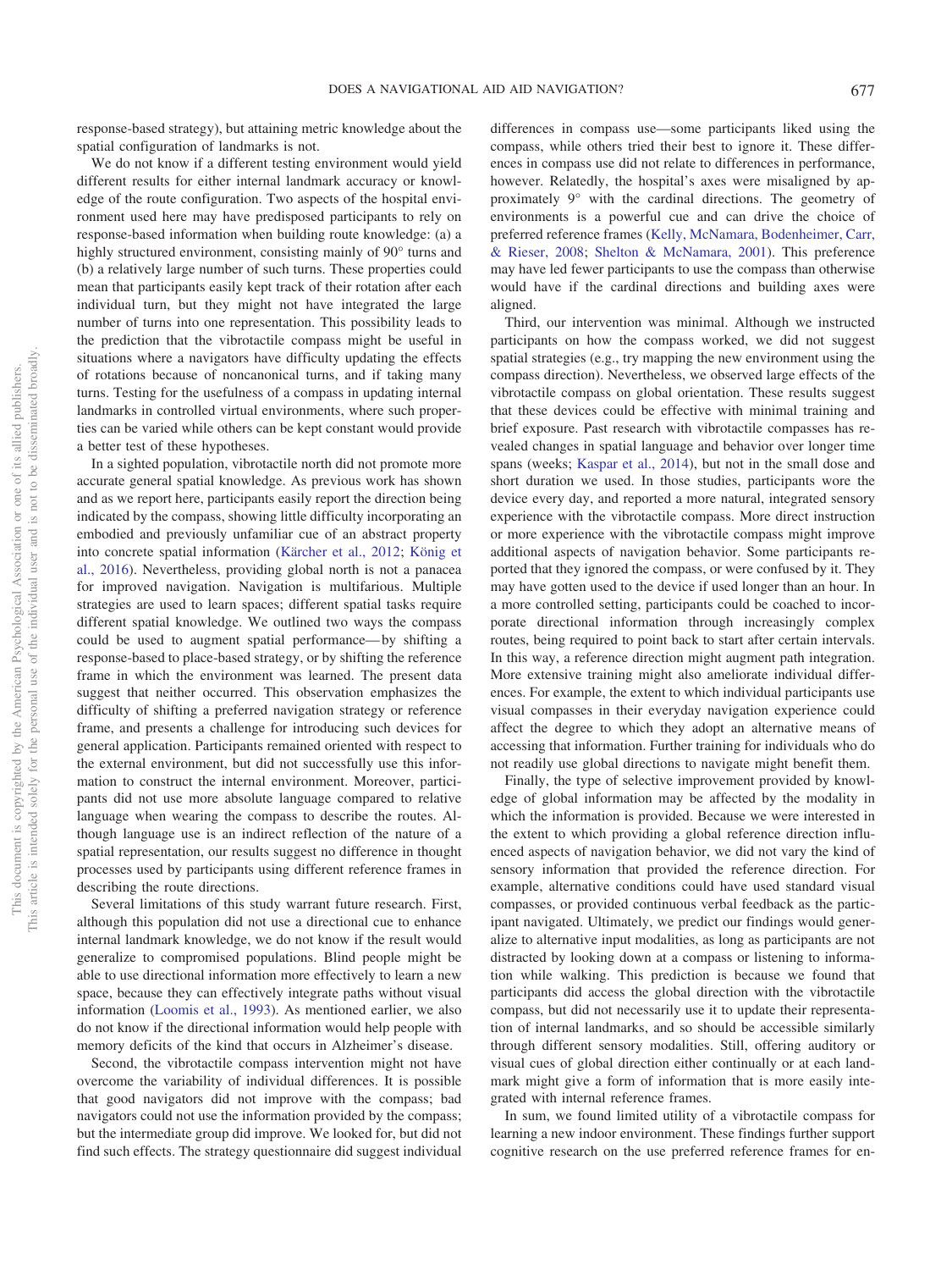coding spaces. The present results advance this work to show that new environments are not mapped onto familiar reference frames, like those anchored to north. The results also emphasize the importance of decomposing aspects of navigation behavior to determine not just whether navigation improves, but how. Finally, future work seeking to improve navigation behavior with compasses should consider that the benefits of vibrotactile compass use for indoor navigation are likely to stem from mapping a new space onto a familiar one, not from learning a new space in a different way.

## **References**

- <span id="page-11-25"></span>Bakeman, R. (2005). Recommended effect size statistics for repeated measures designs. *Behavior Research Methods, 37,* 379 –384. [http://dx](http://dx.doi.org/10.3758/BF03192707) [.doi.org/10.3758/BF03192707](http://dx.doi.org/10.3758/BF03192707)
- <span id="page-11-27"></span>Berens, P. (2009). CircStat: A MATLAB Toolbox for Circular Statistics. *Journal of Statistical Software, 39,* 1–21. Retrieved from [https://www](https://www.jstatsoft.org/index.php/jss/article/view/v031i10) [.jstatsoft.org/index.php/jss/article/view/v031i10](https://www.jstatsoft.org/index.php/jss/article/view/v031i10)
- <span id="page-11-9"></span>Diwadkar, V. A., & McNamara, T. P. (1997). Viewpoint dependence in scene recognition. *Psychological Science, 8,* 302–307. [http://dx.doi.org/](http://dx.doi.org/10.1111/j.1467-9280.1997.tb00442.x) [10.1111/j.1467-9280.1997.tb00442.x](http://dx.doi.org/10.1111/j.1467-9280.1997.tb00442.x)
- <span id="page-11-23"></span>Epstein, R. A., Higgins, J. S., & Thompson-Schill, S. L. (2005). Learning places from views: Variation in scene processing as a function of experience and navigational ability. *Journal of Cognitive Neuroscience, 17,* 73– 83. <http://dx.doi.org/10.1162/0898929052879987>
- <span id="page-11-7"></span>Foo, P., Duchon, A., Warren, W. H., Jr., & Tarr, M. J. (2007). Humans do not switch between path knowledge and landmarks when learning a new environment. *Psychological Research, 71,* 240 –251. [http://dx.doi.org/](http://dx.doi.org/10.1007/s00426-006-0080-4) [10.1007/s00426-006-0080-4](http://dx.doi.org/10.1007/s00426-006-0080-4)
- <span id="page-11-16"></span>Frankenstein, J., Mohler, B. J., Bülthoff, H. H., & Meilinger, T. (2012). Is the map in our head oriented north? *Psychological Science*, 23, 120-125.
- <span id="page-11-0"></span>Gardony, A. L., Brunyé, T. T., & Taylor, H. A. (2015). Navigational aids and spatial memory impairment: The role of divided attention. *Spatial Cognition and Computation, 15,* 246 –284. [http://dx.doi.org/10.1080/](http://dx.doi.org/10.1080/13875868.2015.1059432) [13875868.2015.1059432](http://dx.doi.org/10.1080/13875868.2015.1059432)
- <span id="page-11-26"></span>Gardony, A. L., Taylor, H. A., & Brunyé, T. T. (2016). Gardony Map Drawing Analyzer: Software for quantitative analysis of sketch maps. *Behavior Research Methods, 48,* 151–177. [http://dx.doi.org/10.3758/](http://dx.doi.org/10.3758/s13428-014-0556-x) [s13428-014-0556-x](http://dx.doi.org/10.3758/s13428-014-0556-x)
- <span id="page-11-1"></span>Hartley, T., Maguire, E. A., Spiers, H. J., & Burgess, N. (2003). The well-worn route and the path less traveled: Distinct neural bases of route following and wayfinding in humans. *Neuron, 37,* 877– 888. [http://dx](http://dx.doi.org/10.1016/S0896-6273%2803%2900095-3) [.doi.org/10.1016/S0896-6273\(03\)00095-3](http://dx.doi.org/10.1016/S0896-6273%2803%2900095-3)
- <span id="page-11-22"></span>Hegarty, M., Richardson, A. E., Montello, D. R., Lovelace, K., & Subbiah, I. (2002). Development of a self-report measure of environmental spatial ability. *Intelligence, 30,* 425– 447. [http://dx.doi.org/10.1016/S0160-](http://dx.doi.org/10.1016/S0160-2896%2802%2900116-2) [2896\(02\)00116-2](http://dx.doi.org/10.1016/S0160-2896%2802%2900116-2)
- <span id="page-11-18"></span>Ishikawa, T., & Montello, D. R. (2006). Spatial knowledge acquisition from direct experience in the environment: Individual differences in the development of metric knowledge and the integration of separately learned places. *Cognitive Psychology, 52,* 93–129. [http://dx.doi.org/10](http://dx.doi.org/10.1016/j.cogpsych.2005.08.003) [.1016/j.cogpsych.2005.08.003](http://dx.doi.org/10.1016/j.cogpsych.2005.08.003)
- <span id="page-11-19"></span>Kärcher, S. M., Fenzlaff, S., Hartmann, D., Nagel, S. K., & König, P. (2012). Sensory augmentation for the blind. *Frontiers in Human Neuroscience, 6,* 37. <http://dx.doi.org/10.3389/fnhum.2012.00037>
- <span id="page-11-20"></span>Kaspar, K., König, S., Schwandt, J., & König, P. (2014). The experience of new sensorimotor contingencies by sensory augmentation. *Consciousness and Cognition, 28,* 47– 63. [http://dx.doi.org/10.1016/j.concog.2014](http://dx.doi.org/10.1016/j.concog.2014.06.006) [.06.006](http://dx.doi.org/10.1016/j.concog.2014.06.006)
- <span id="page-11-29"></span>Kelly, J. W., McNamara, T. P., Bodenheimer, B., Carr, T. H., & Rieser, J. J. (2008). The shape of human navigation: How environmental ge-

ometry is used in maintenance of spatial orientation. *Cognition, 109,* 281–286. <http://dx.doi.org/10.1016/j.cognition.2008.09.001>

- <span id="page-11-21"></span>König, S. U., Schumann, F., Keyser, J., Goeke, C., Krause, C., Wache, S., . . . König, P. (2016). Learning new sensorimotor contingencies: Effects of long-term use of sensory augmentation on the brain and conscious perception. *PLoS One, 11,* e0166647. [http://dx.doi.org/10](http://dx.doi.org/10.1371/journal.pone.0166647) [.1371/journal.pone.0166647](http://dx.doi.org/10.1371/journal.pone.0166647)
- <span id="page-11-8"></span>Loomis, J. M., Klatzky, R. L., Golledge, R. G., Cicinelli, J. G., Pellegrino, J. W., & Fry, P. A. (1993). Nonvisual navigation by blind and sighted: Assessment of path integration ability. *Journal of Experimental Psychology: General, 122,* 73–91. [http://dx.doi.org/10.1037/0096-3445.122](http://dx.doi.org/10.1037/0096-3445.122.1.73) [.1.73](http://dx.doi.org/10.1037/0096-3445.122.1.73)
- <span id="page-11-28"></span>Loomis, J. M., Klatzky, R. L., Golledge, R. G., & Philbeck, J. W. (1999). Human navigation by path integration. In R. G. Golledge (Ed.), *Wayfinding: Cognitive mapping and other spatial processes* (pp. 125–151). Baltimore, MD: Johns Hopkins.
- <span id="page-11-2"></span>Marchette, S. A., Bakker, A., & Shelton, A. L. (2011). Cognitive mappers to creatures of habit: Differential engagement of place and response learning mechanisms predicts human navigational behavior. *The Journal of Neuroscience, 31,* 15264 –15268. [http://dx.doi.org/10.1523/](http://dx.doi.org/10.1523/JNEUROSCI.3634-11.2011) [JNEUROSCI.3634-11.2011](http://dx.doi.org/10.1523/JNEUROSCI.3634-11.2011)
- <span id="page-11-17"></span>Marchette, S. A., Yerramsetti, A., Burns, T. J., & Shelton, A. L. (2011). Spatial memory in the real world: Long-term representations of everyday environments. *Memory & Cognition, 39,* 1401–1408. [http://dx.doi](http://dx.doi.org/10.3758/s13421-011-0108-x) [.org/10.3758/s13421-011-0108-x](http://dx.doi.org/10.3758/s13421-011-0108-x)
- <span id="page-11-3"></span>McDonald, R. J., & White, N. M. (1994). Parallel information processing in the water maze: Evidence for independent memory systems involving dorsal striatum and hippocampus. *Behavioral and Neural Biology, 61,* 260 –270. [http://dx.doi.org/10.1016/S0163-1047\(05\)80009-3](http://dx.doi.org/10.1016/S0163-1047%2805%2980009-3)
- <span id="page-11-10"></span>McNamara, T. P., Rump, B., & Werner, S. (2003). Egocentric and geocentric frames of reference in memory of large-scale space. *Psychonomic Bulletin & Review, 10,* 589 –595.
- <span id="page-11-12"></span>Meilinger, T., Frankenstein, J., Watanabe, K., Bülthoff, H. H., & Hölscher, C. (2015). Reference frames in learning from maps and navigation. *Psychological Research, 79,* 1000 –1008. [http://dx.doi.org/10.1007/](http://dx.doi.org/10.1007/s00426-014-0629-6) [s00426-014-0629-6](http://dx.doi.org/10.1007/s00426-014-0629-6)
- <span id="page-11-11"></span>Meilinger, T., Riecke, B. E., & Bülthoff, H. H. (2014). Local and global reference frames for environmental spaces. *Quarterly Journal of Experimental Psychology: Human Experimental Psychology, 67,* 542–569. <http://dx.doi.org/10.1080/17470218.2013.821145>
- <span id="page-11-4"></span>Morris, R. G. M., Garrud, P., Rawlins, J. N. P., & O'Keefe, J. (1982). Place navigation impaired in rats with hippocampal lesions. *Nature, 297,* 681– 683. <http://dx.doi.org/10.1038/297681a0>
- <span id="page-11-24"></span>Morris, S. B., & DeShon, R. P. (2002). Combining effect size estimates in meta-analysis with repeated measures and independent-groups designs. *Psychological Methods, 7,* 105–125. [http://dx.doi.org/10.1037/1082-](http://dx.doi.org/10.1037/1082-989X.7.1.105) [989X.7.1.105](http://dx.doi.org/10.1037/1082-989X.7.1.105)
- <span id="page-11-13"></span>Mou, W., & McNamara, T. P. (2002). Intrinsic frames of reference in spatial memory. *Journal of Experimental Psychology: Learning, Memory, and Cognition, 28,* 162–170. [http://dx.doi.org/10.1037/0278-7393](http://dx.doi.org/10.1037/0278-7393.28.1.162) [.28.1.162](http://dx.doi.org/10.1037/0278-7393.28.1.162)
- <span id="page-11-14"></span>Mou, W., McNamara, T. P., & Zhang, L. (2013). Global frames of reference organize configural knowledge of paths. *Cognition, 129,* 180 – 193. <http://dx.doi.org/10.1016/j.cognition.2013.06.015>
- <span id="page-11-15"></span>Mou, W., & Wang, L. (2015). Piloting and path integration within and across boundaries. *Journal of Experimental Psychology: Learning, Memory, and Cognition, 41,* 220 –234. [http://dx.doi.org/10.1037/xlm](http://dx.doi.org/10.1037/xlm0000032) [0000032](http://dx.doi.org/10.1037/xlm0000032)
- <span id="page-11-5"></span>Munn, L. N. (1950). *Handbook of psychological research on the rat: An introduction to animal psychology*. Boston, MA: Houghton Mifflin. Retrieved from <http://psycnet.apa.org/PsycINFO/1950-05580-000>
- <span id="page-11-6"></span>Packard, M. G., & McGaugh, J. L. (1996). Inactivation of hippocampus or caudate nucleus with lidocaine differentially affects expression of place